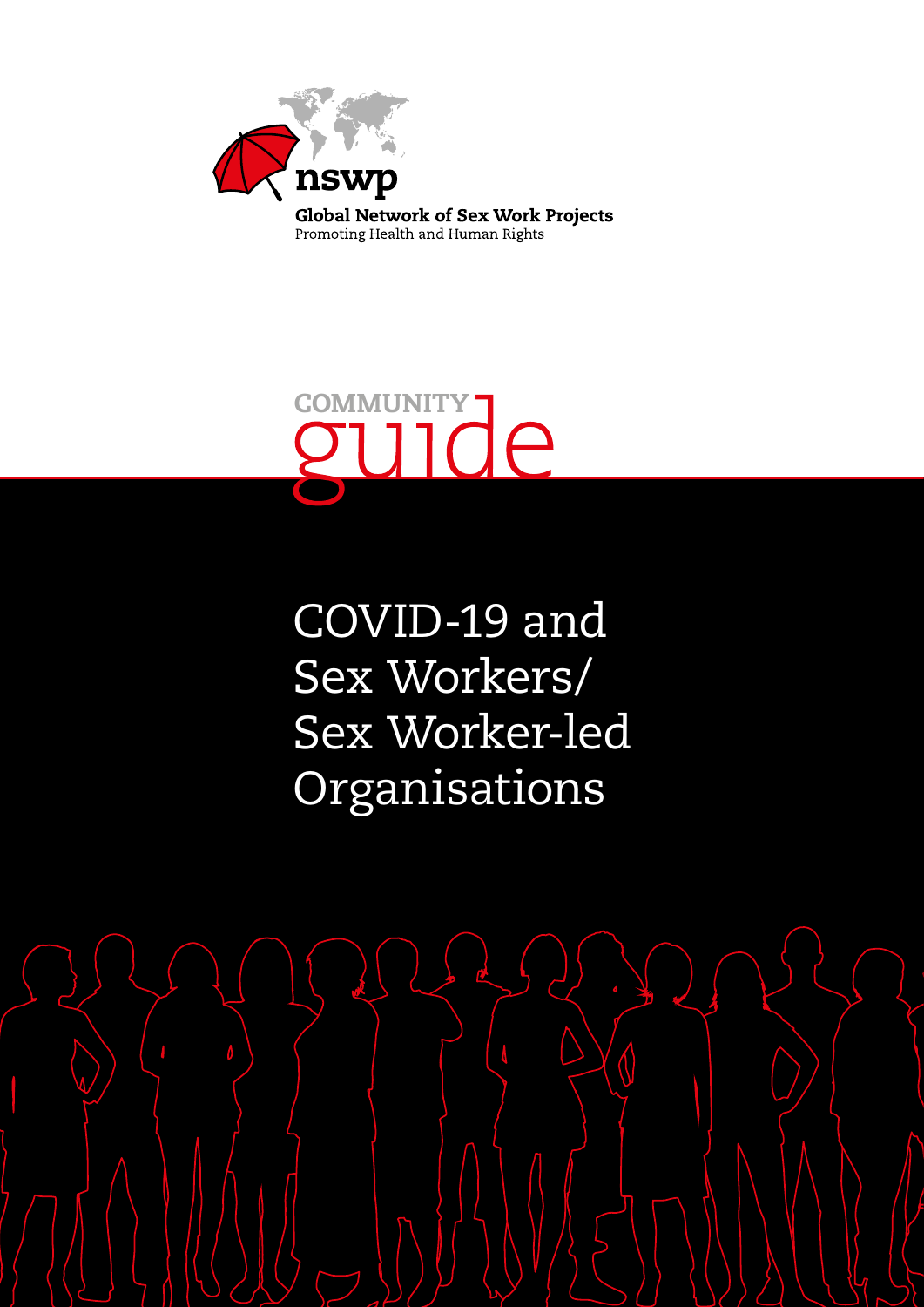

## COVID-19 and Sex Workers / Sex Worker-led **Organisations**

As a criminalised population, sex workers have been disproportionately impacted by the COVID-19 pandemic, often living in precarious economic situations and excluded from social protection systems. The structural, social, and economic barriers sex workers experienced before the pandemic have been exacerbated – sex workers all over the world have experienced hardship, loss of income, increased criminalisation and harassment. The negative impact of COVID-19 on livelihoods was closely followed by emerging evidence of the increasingly negative impact on inequalities, long-term HIV and other health outcomes. This shone a light on the structural barriers to social protection for sex workers and how states failed to include or consult with sex workers in their COVID-19 responses. The pandemic also resulted in increased stigma and discrimination, violence, health inequalities and human rights abuses against sex workers.

Governments around the world imposed public health measures, social distancing orders and restrictions preventing sex workers from working. In many countries, governments resorted to arrests, detention and the use of excessive force to make sure that people obeyed 'stay-at-home' and curfew orders. Often, governments responded with increased police surveillance and violence against sex workers. This added an additional layer of criminalisation for sex workers, who were already criminalised in most countries before the pandemic. Sex workers caught working faced being prosecuted for breaking curfew and / or lockdown regulations, as well as any existing laws on sex work.

As governments closed brothels, bars and massage parlours, they also failed to provide sufficient support to sex workers. Sex workers were left unprotected and excluded from national social protection schemes and government emergency measures put in place for other workers. Sex workers in all regions reported being forced to take the risk of continuing to work regardless of the pandemic, in order to provide for themselves and their families – putting their safety, their health and their lives at risk to survive. In particular, the pandemic acutely impacted women sex workers working to provide for their families, as they were left without any alternative means to support them.

The pandemic highlighted the shortcomings of restrictive regulatory approaches to sex work. When sex workers are denied financial aid during the pandemic, they are forced to continue working illegally to survive. As a result, sex work is driven more underground, with higher risks to health and safety.

Governments' focus on emergency pandemic responses also often resulted in reduced access to HIV treatment, sexual and reproductive health, and other essential health services. The pandemic severely disrupted health services in many countries, with people's movement being restricted, and health services being limited or halted completely for significant periods. The Global Fund reported a 41% drop in HIV testing in Africa and Asia from April to September 2020, compared to the same period in 2019, which is predicted to result in an increase in AIDS-related deaths in 2021. Modelling by UNAIDS and the World Health Organization found "disruption to HIV services as high as 75% has been reported in some countries."

**Sex workers in all regions reported being forced to take the risk of continuing to work regardless of the pandemic, in order to provide for themselves and their families – putting their safety, their health and their lives at risk to survive.**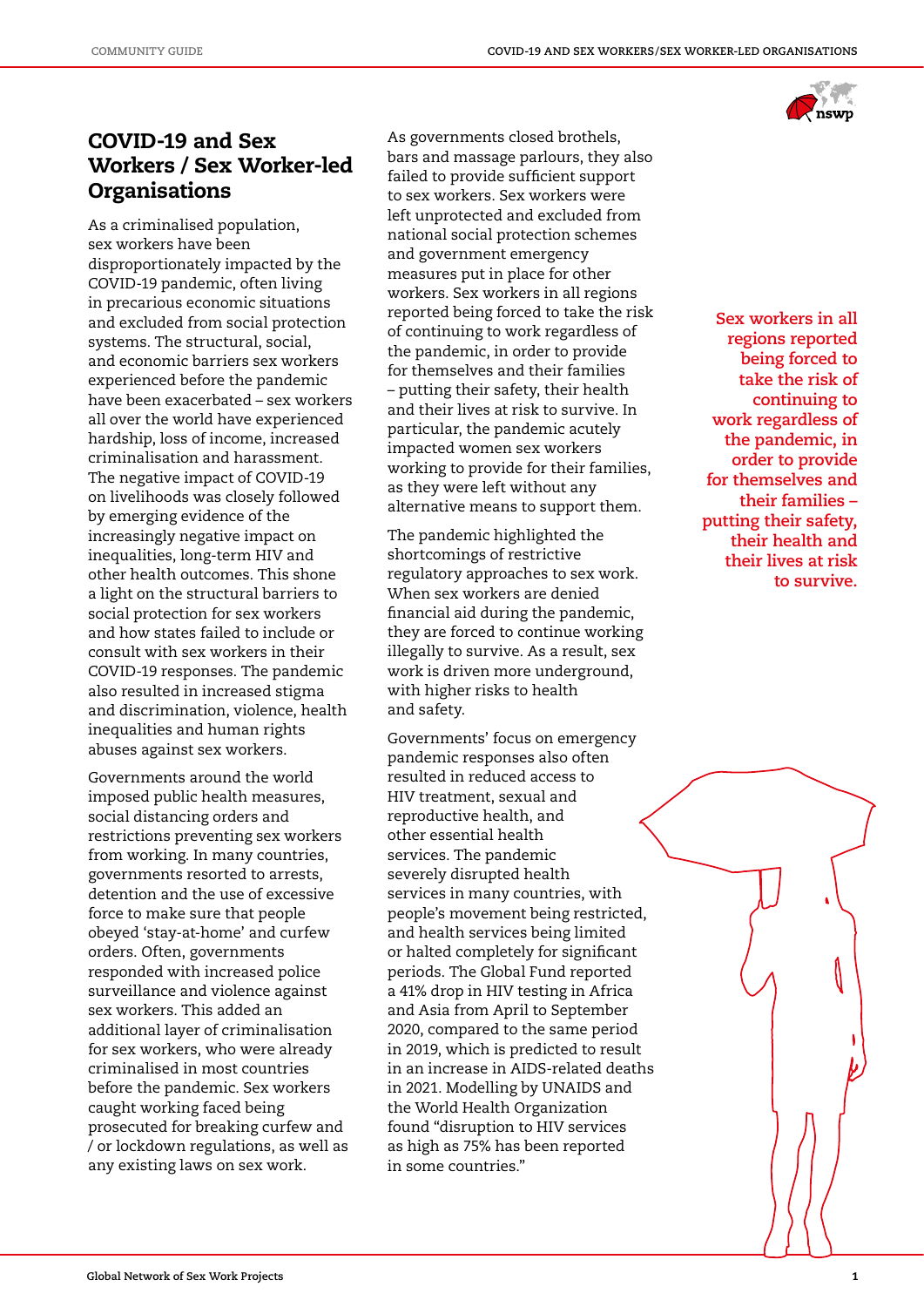

A rise of stigma and discrimination against sex workers accompanied the fear and uncertainty emerging during the pandemic, with sex workers increasingly viewed as 'vectors of disease' presenting risk to public health.

As governments failed to support sex workers, sex worker-led organisations around the world stepped up to support their communities. Emergency and mutual aid funds were set up to provide sex workers with grants and vouchers, and organisations also supported sex workers by distributing PREP and ARVs directly to sex workers in their homes, along with food and hygiene packages.

The already extremely limited funding available for both advocacy and programming for sex workers continues to shrink, with many donors changing their priorities to focus on funding for COVID-19 responses. Sex workerled organisations also reported inflexibility on the part of donors when it came to re-allocating budgets to better support sex workers at the height of the pandemic.

During the pandemic, solidarity and cooperation within the sex worker community were strengthened. However, sex workers continue to emphasise the importance of decriminalisation in realising labour rights, safe working conditions and social protection. The case for decriminalisation has become stronger than ever.

## Recommendations

- Sex work must be recognised as work to ensure that sex workers can access the same social protections, emergency financial support, and labour rights as all other workers.
- Governments, policymakers, and advocates must actively pursue the full decriminalisation of sex work, including sex workers, clients, and third parties.
- Social protection and emergency financial support should be extended to all groups of people, regardless of employment or immigration status.
- Sexual and reproductive health and HIV services must not be disrupted during crises and must be more sustainably funded.
- A firewall must be implemented between health services and immigration authorities.
- Donors must be more flexible in shifting priorities for the use of funds to respond to health emergencies and must prioritise increased funding for communityled responses.
- Criminal law should not be used to enforce COVID-19-related or other public health restrictions. Arrests and prosecutions for sex work-related activity must be stopped, to ensure those most in need can be reached and can access services and support.
- Public heath emergencies must not be used as cover for the introduction of punitive and repressive measures against sex workers.

**…sex workers continue to emphasise the importance of decriminalisation in realising labour rights, safe working conditions and social protection. The case for decriminalisation has become stronger than ever.**

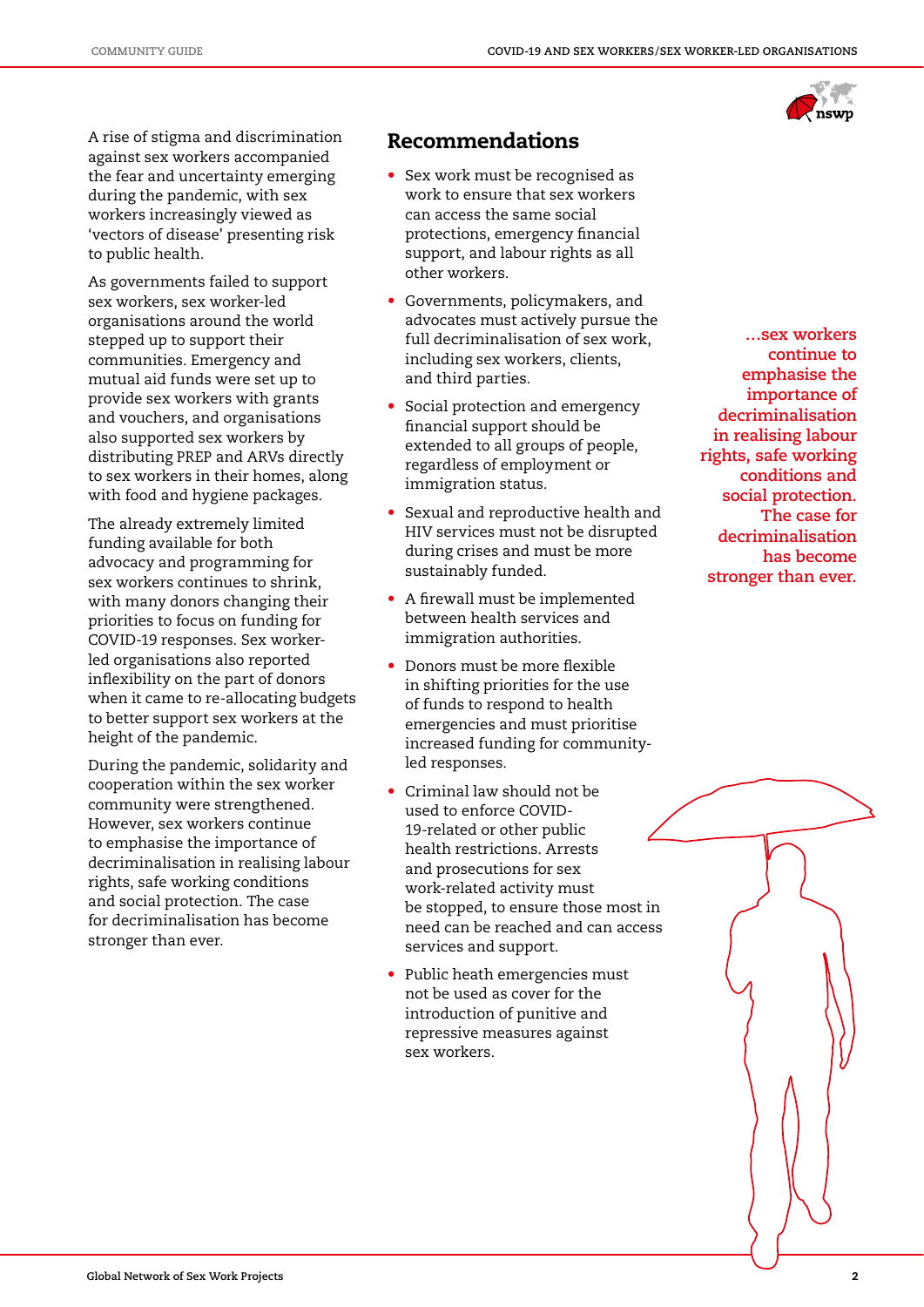

- There must be an end to the scapegoating of sex workers as 'vectors of disease' or as presenting risk to public health.
- Raids on sex workers' homes and sex work premises must be stopped and all measures to protect public health must be proportionate. Emergency housing options for sex workers should be increased and a moratorium on evictions put in place to prevent homelessness.
- Sex workers have found themselves in vulnerable situations due to lack of income, so their time and expertise when utilised for interviews with the media and researchers should be compensated.
- Sex worker communities must be directly involved in responses to COVID-19, including the meaningful involvement of sex worker-led organisations in emergency public health planning initiatives.

**Sex worker communities must be directly involved in responses to COVID-19, including the meaningful involvement of sex worker-led organisations in emergency public health planning initiatives.**